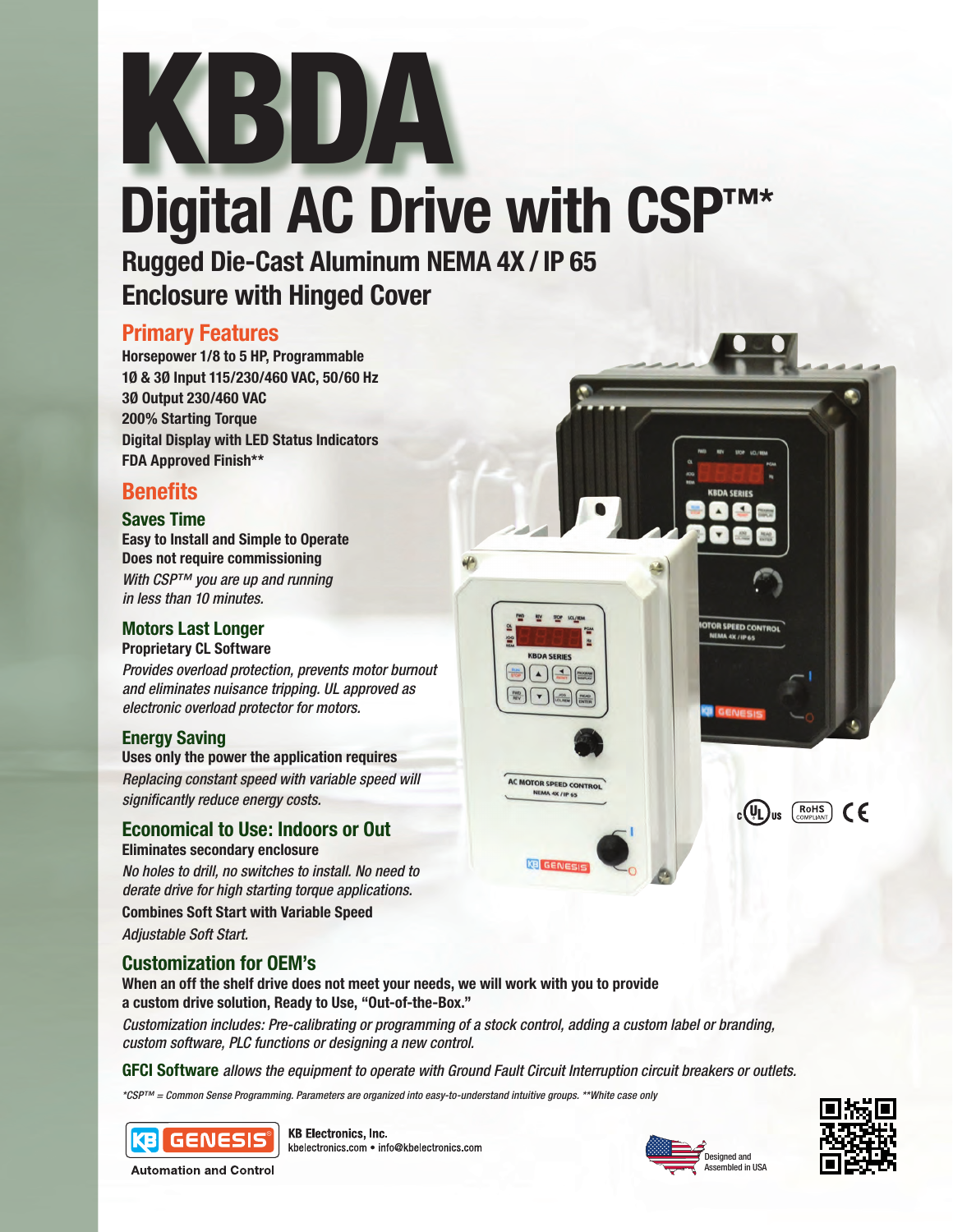## **Additional Features**

## **Sensorless Flux Vector Control**

Flux Vector Compensation with Static Auto-Tune provides excellent speed regulation with high torque loads throughout the entire speed range. Auto energy saving at light loads. Smooth motor torque.

## **Electronic Inrush Current Limit (EICL™) Protection**

Eliminates harmful inrush AC line current during power up.

## **Multi-Function Output Relay**

Can be used to turn equipment on or off, to signal a warning if the drive is put into "Stop" mode, or to signal if a fault has occurred.

#### **Jog-Local/Remote**

Set the drive to Jog Mode or changes between Local (Keypad) or Remote Operation.

## **Built-in Potentiometer**

Quickest way to change motor speed.

## **Ride-Through**

Provides smooth recovery to the previous set speed during a momentary power loss.

## **Holding Torque at Zero Speed**

Resists motor shaft rotation when the drive is in "Stop" mode.

## **Regeneration Protection**

Eliminates tripping due to high bus voltage caused by rapid deceleration of high inertial loads.

#### **Undervoltage and Overvoltage Protection**

Shuts down the drive if the AC line input voltage goes above or below the operating range.

## **Short Circuit Protection**

Shuts down the drive if a short circuit occurs at the motor (phase-to-phase).

## **Drive Options**

#### **IODA Input/Output Multi-Function Board**

Adds up to 17 points of additional I/O.

## **Modbus Serial Communication Module**

See instruction manual for complete description.

## **Drive-Link™ Programming Kit**

Allows PC programming.

#### **On/Off AC Line Switch** Disconnects the AC line.

#### **Class "A" (CE) RFI Filter** Installs inside the drive.

#### **Liquidtight Fittings**

Provides a liquid-tight seal for wiring the drive. Kit includes necessary liquidtight fittings.

### *Visit kbelectronics.com*

*to learn about Build-A-Drive™ , KB's New AC Inverter Program.*



**KB Electronics, Inc.** kbelectronics.com . info@kbelectronics.com

**Automation and Control** 



## **Applications**

- Actuators Air Cleaners Amusement Rides
- Ball Pitching Machines Blowers Boat Lifts
- Bowling Alley Lane Cleaners CNC Conveyors
- Door and Gate Openers Drilling Duct Cleaners
- Dumbwaiters Elevators and Hoists
- Exercise Equipment Fabric Processing Fans
- Feeders Film Processing Floor Cleaning
- Food Processing Garment Cutting
- Grinding and Polishing Hoppers Horse Walkers
- HVAC Indexers Irrigation Laminating
- Lift Station Pumps Machine Tools
- Medical Milling Mixers Oven Conveyors
- Packaging Paint Blenders, Shakers, and Sprayers
- Paper Handling Portable Equipment Used with GFCIs
- Pottery Wheels Printing
- Pumps Range Hoods Sandblasting Saws
- Sewing Stretch Wrap Textile Treadmills
- Therapeutic Vibrators Washing Machines
- Wave Soldering Web Processing Wheelchair Lifts
- Whole House Vacuums and Attic Fans
- Wire Feeders Wood and Metal Lathes and Cutters
- Winders and Unwinders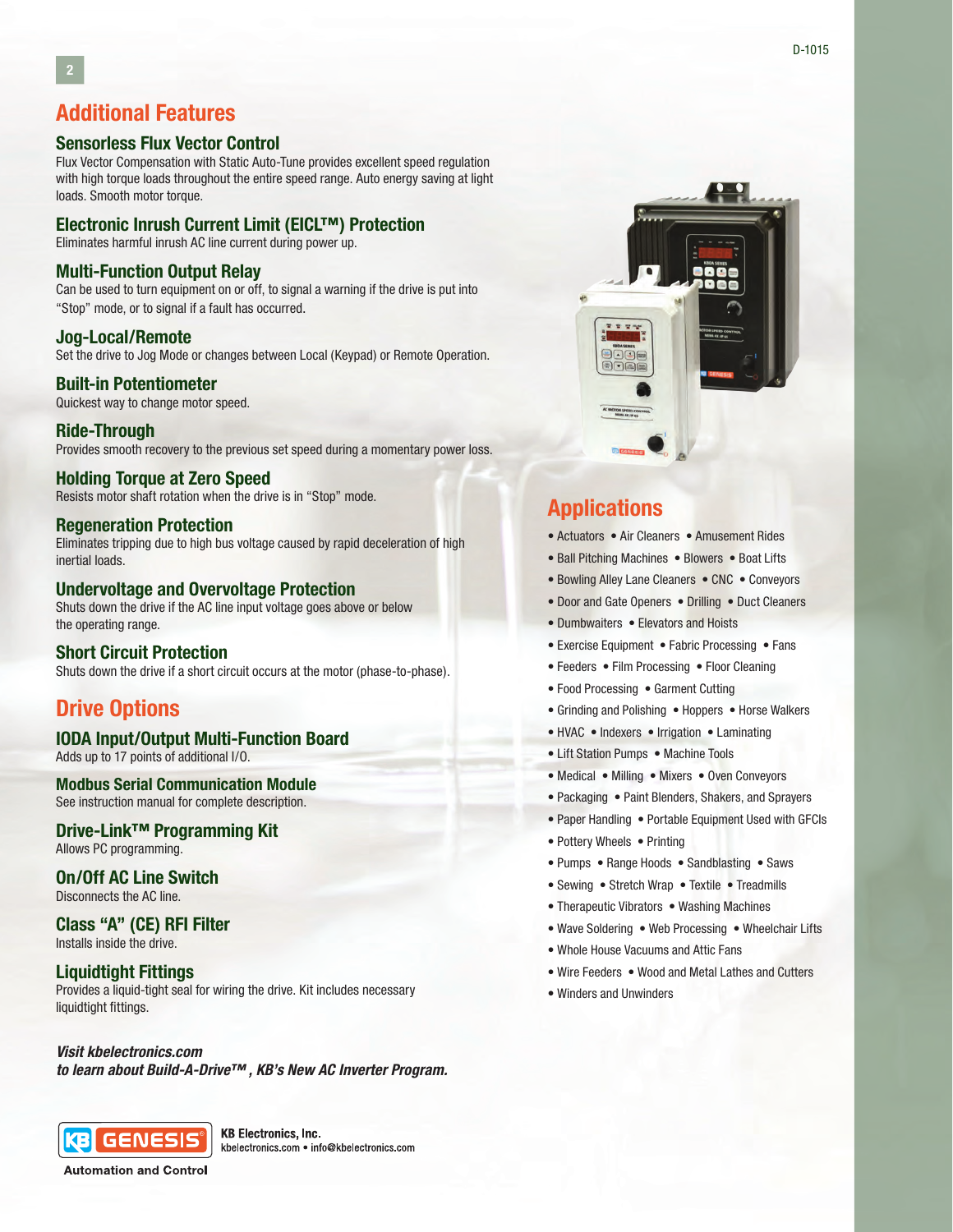**3**



## 115/230 VAC 1-Phase Input • 230 VAC 3-Phase Output

|                  | Part No. |        | <b>Ratings</b> |             | <b>Net Weight</b> |     |      |
|------------------|----------|--------|----------------|-------------|-------------------|-----|------|
| <b>Model No.</b> | Grav     | White* | HP, (kW)       | <b>Amps</b> | Lbs.              | ka  | Case |
| KBDA-24D         | 9536     | 9537   | 1, (0.75)      | 3.6         | 5.9               | 2.7 | А    |
| KBDA-27D         | 9543     | 9544   | 2, (1.5)       | 6.7         | 10.3              | 4.7 | B    |

## 230 VAC 1-Phase Input • 230 VAC 3-Phase Output

|                     | Part No. |        | <b>Ratings</b> |             | <b>Net Weight</b> |     |      |
|---------------------|----------|--------|----------------|-------------|-------------------|-----|------|
| <b>Model No.</b>    | Grav     | White* | HP, (kW)       | <b>Amps</b> | Lbs.              | ka  | Case |
| <b>KBDA-29 (1P)</b> | 10003    | 10004  | 3, (2.25)      | 9.0         | 10.3              | 4.7 |      |

## 230 VAC 3-Phase Input • 230 VAC 3-Phase Output

|                  | Part No. |        | <b>Ratings</b> |             | <b>Net Weight</b> |     |      |
|------------------|----------|--------|----------------|-------------|-------------------|-----|------|
| <b>Model No.</b> | Grav     | White* | HP. (kW)       | <b>Amps</b> | Lbs.              | ka  | Case |
| KBDA-24P         | 9766     | 9767   | 1, (0.75)      | 3.6         | 5.9               | 2.7 | A    |
| KBDA-29          | 9545     | 9546   | 3, (2.25)      | 9.0         | 10.3              | 4.7 | B    |

## 460 VAC 3-Phase Input • 460 VAC 3-Phase Output

|                  | Part No. |        | <b>Ratings</b> |             | <b>Net Weight</b> |     |      |
|------------------|----------|--------|----------------|-------------|-------------------|-----|------|
| <b>Model No.</b> | Gray     | White* | HP, (kW)       | <b>Amps</b> | Lbs.              | kg  | Case |
| KBDA-42          | 9763     | 9764   | 1, (0.75)      | 2.0         | 5.9               | 2.7 | А    |
| KBDA-45          | 9659     | 9660   | 3, (2.25)      | 4.6         | 10.3              | 4.7 | B    |
| KBDA-48          | 9661     | 9662   | 5, (3.75)      | 8.3         | 10.3              | 4.7 | B    |

*\*FDA approved (white case only).*

# **Specifications**

| Maximum Load (% of Current Overload for 2 Minutes)                | 150                     |  |  |
|-------------------------------------------------------------------|-------------------------|--|--|
| <b>Switching Frequency (kHz)</b>                                  | 8, 10, 12               |  |  |
| <b>Output Frequency Resolution (Hz)</b>                           | 0.06                    |  |  |
| Minimum Output Frequency to Motor (Hz)                            | 0.3                     |  |  |
| <b>Acceleration Time (Seconds)</b>                                | $0.1 - 180.0$           |  |  |
| Deceleration Time (Seconds)                                       | $0.3 - 180.0$           |  |  |
| <b>Speed Range (Ratio)</b>                                        | 60:1                    |  |  |
| Speed Regulation (30:1 Speed Range, 0 – Full Load) (% Base Speed) | 2.5                     |  |  |
| <b>Stalled Motor Trip Time (Seconds)</b>                          | 6                       |  |  |
| <b>Braking</b>                                                    | <b>DC</b> Injection     |  |  |
| Operating Temperature Range (°C / °F)                             | $0 - 40 / 32 - 104$     |  |  |
| Storage Temperature (°C / °F)                                     | $-25 - +85/ -13 - +185$ |  |  |



**Automation and Control** 



**Case "B" – (Inches/mm)**

Maximum Depth:  $\frac{7.25}{184}$ 

# **Case "A" – (Inches/mm)**



Maximum Depth:  $\frac{5.86}{149}$